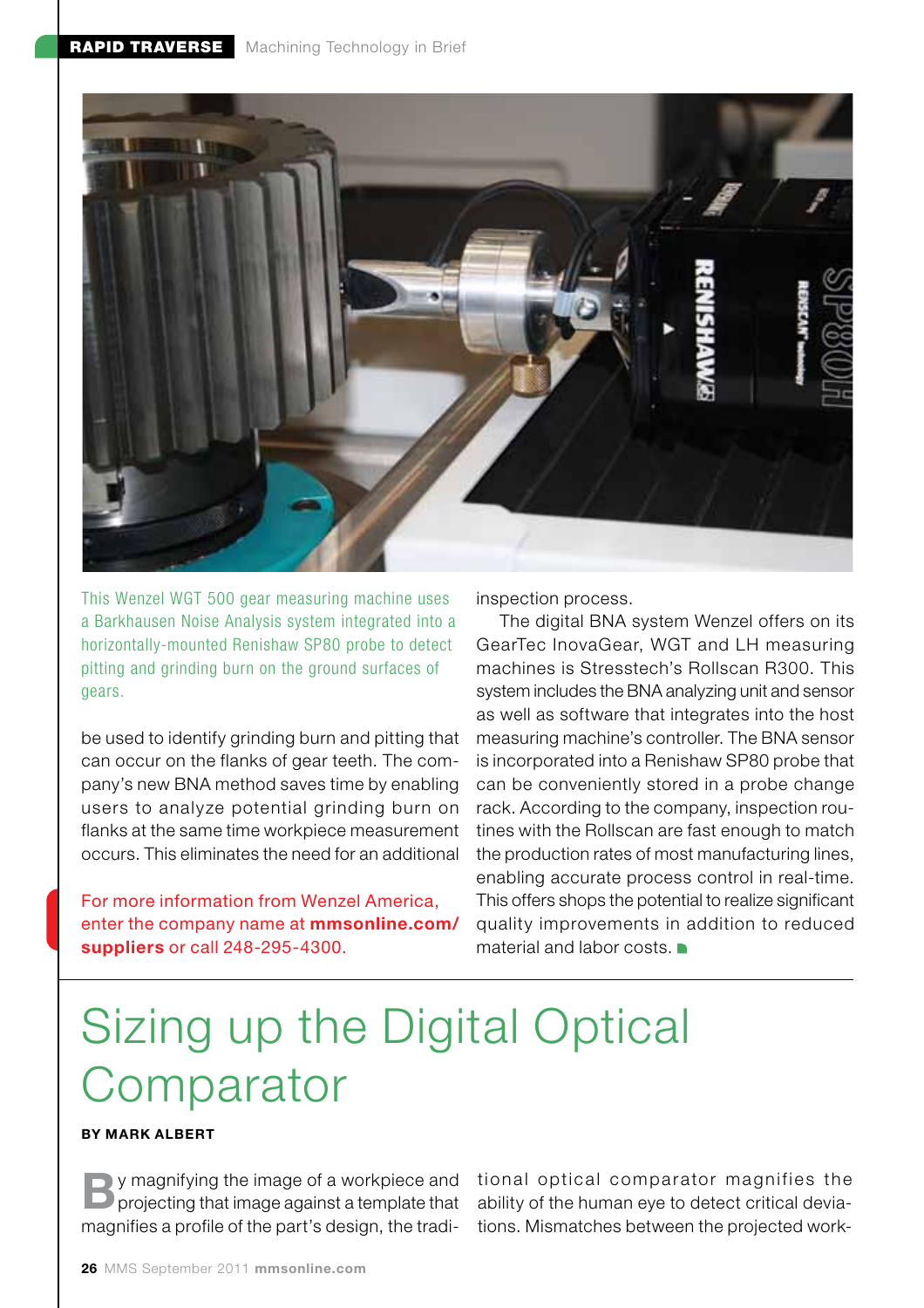

The VisionGauge can be configured either horizontally or vertically, as dictated by fixturing and mounting considerations.

piece image and the template make these deviations more obvious, enabling the user to judge whether the workpiece is acceptable.

The digital optical comparator has essentially

the same function, but the comparison is done electronically, thus taking this inspection process to a higher level of precision, automation and convenience. The Visionx VisionGauge digital optical comparator (distributed in North America by Methods Machine Tools, Sudbury, Massachusetts) provides an example of how digital operation contributes to this "magnification" in capability.

 Perhaps the greatest advantage of digital comparison is the ability to work directly with the CAD data so that no template or overlay is needed. This eliminates the need for VisionGauge users to prepare, handle and store templates, which are usually line drawings inked on Mylar film, based on the designer's original blueprint. Using CAD data also precludes discrepancies between the blueprint and its enlargement on the template.

The value of the comparison conducted by the digital comparator, however, goes beyond this convenience. For example, the VisionGauge can compute and display the part's deviation from nominal dimensions captured in the CAD file. This happens automatically and without the operator's judgment or interpretation. The results of this comparison can be collected; saved in a database as a record of the inspection and measurement operations; and forwarded to third-party software applications. The system has the ability to capture



Bidirectional tolerances at various control points can be specified by the user. The system automatically computes and displays the part's deviation from nominal at every control point. This display includes a pass/fail result at every control point as well as for the entire part.